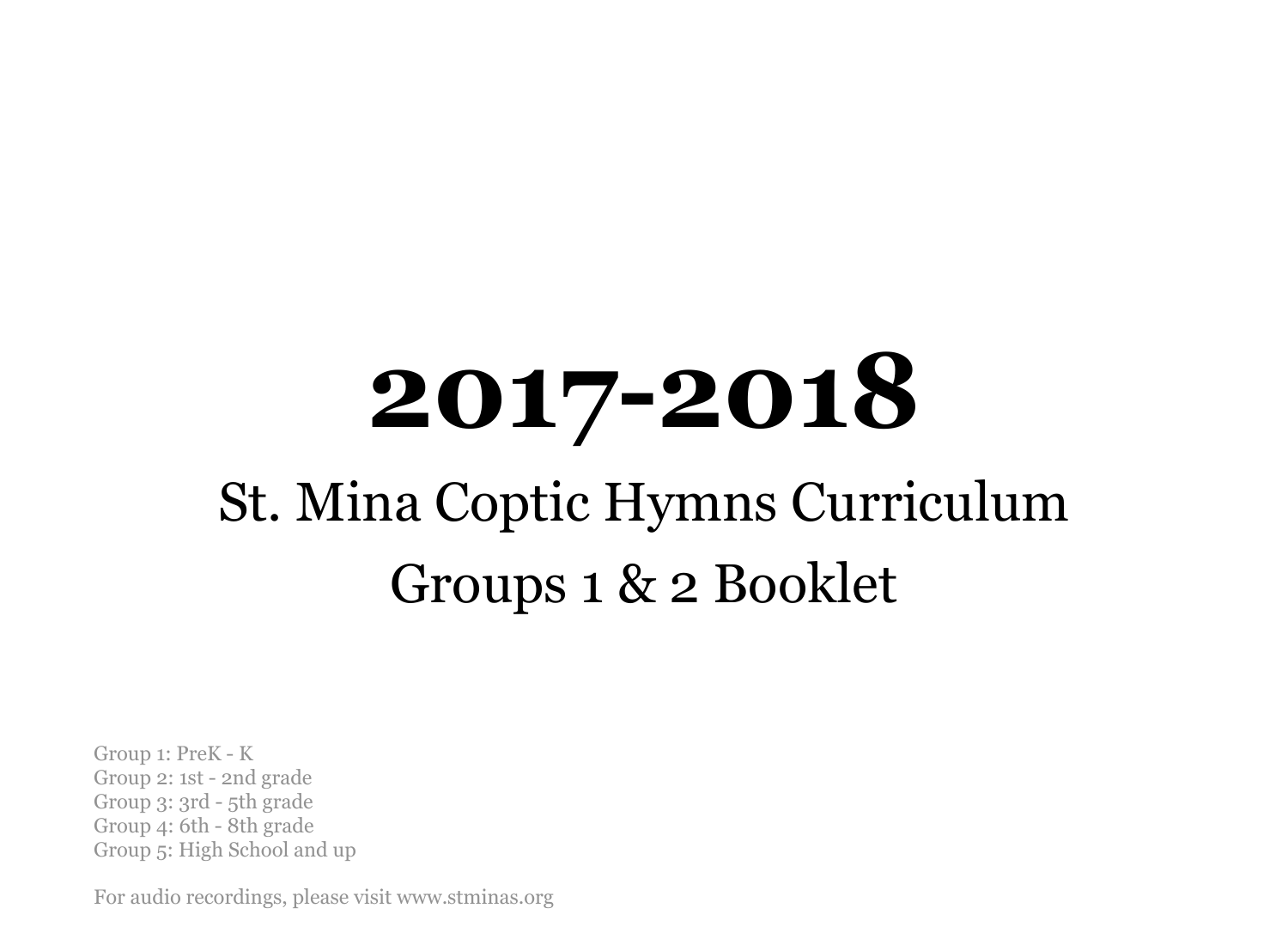### **EITEN** for St. Mark, St. George, and St. Mina

BITEN NIETXH: NTE πιθεώριωος NevasseλιcTHC: Uаркос піапостохос: Пбоіс apièmot nan mux eBoλ NTE NENNOBI.

BITEN NIETXH: NTE πιλολοφορος απλρττρος: παδοις ποτρο Sewpsioc:  $\mathbf{a}$  and  $\mathbf{a}$  are  $\mathbf{a}$  and  $\mathbf{a}$  and  $\mathbf{a}$ EBOA NTE NENNOBI.

Hiten nierxh: NTE πιλθλοφορος απλρττρος: abba Uhna nte niфaiat: **MEDIG EXPLORED IN 1999 IN 1999 IN 1999 IN 1999 IN 1999 IN 1999 IN 1999 IN 1999 IN 1999 IN 1999 IN 1999 IN 1999 IN 1999 IN 1999 IN 1999 IN 1999 IN 1999 IN 1999 IN 1999 IN 1999 IN 1999 IN 1999 IN 1999 IN 1999 IN 1999 IN 199** EBO<sub>2</sub> NTE NENNOBI.

*Hiten ni evkee: ente pi theo rimos en evangelistees: Markos pi apostolos: Epchois ari ehmot nan em pi ko evol ente nen novi.*

*Hiten ni evkee: ente pi athloforos em martiros: pachois ep ooro Ge-orgios: Epchois ari ehmot nan em pi ko evol ente nen novi.*

*Hiten ni evkee: ente pi athloforos em martiros: avva Meena ente Ni fai at: Epchois ari ehmot nan em pi ko evol ente nen novi.*

Through the prayers: of the beholder of God, the evangelist: Mark the apostle: O Lord, grant us the forgiveness of our sins.

Through the prayers: of the martyr and struggle- bearer: my master, King George: O Lord, grant us the forgiveness of our sins.

Through the prayers: of the martyr and struggle- bearer: Abba Mena of Nifaiat: O Lord, grant us the forgiveness of our sins.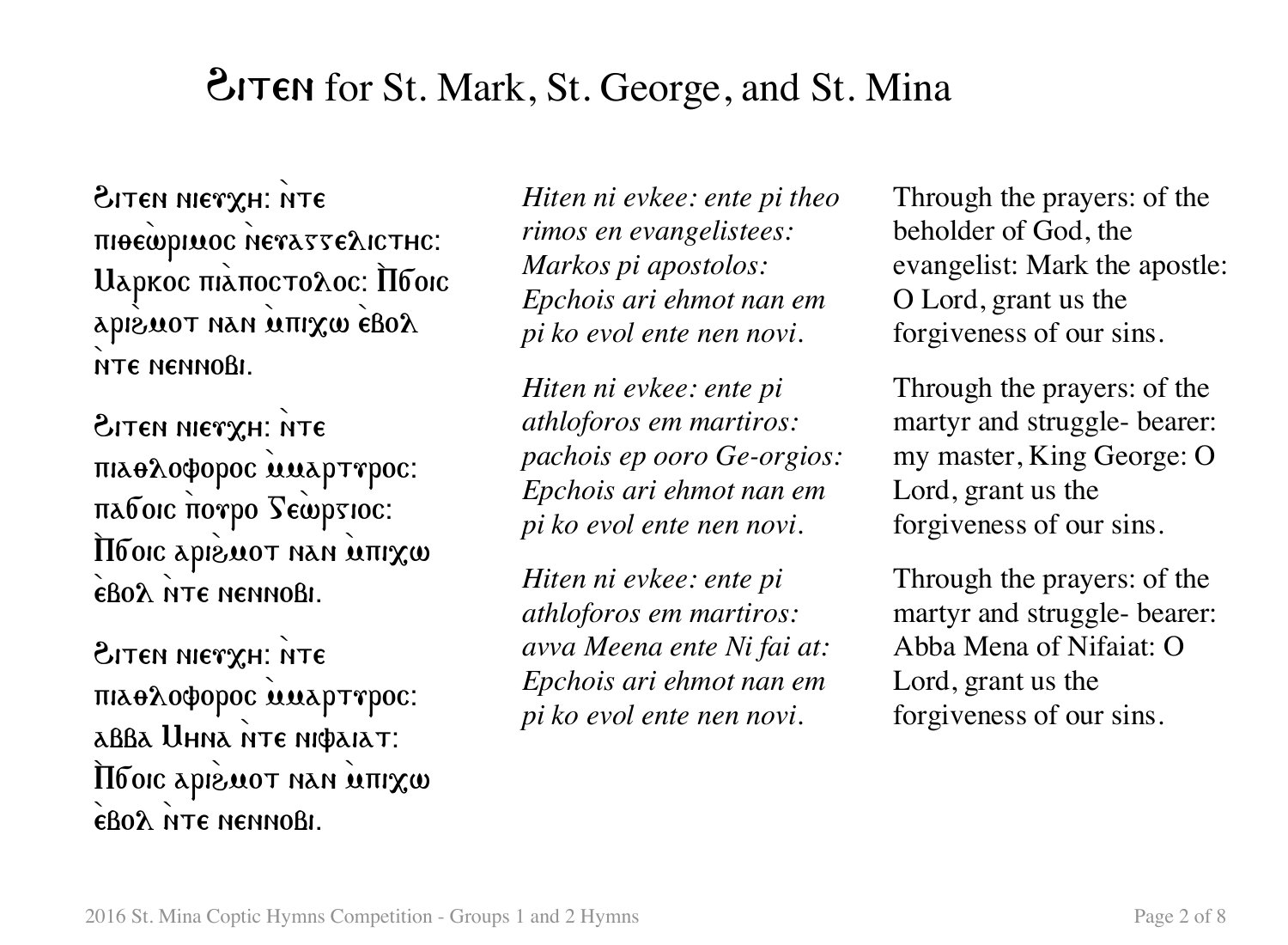# $\overline{\mathfrak{A}}\overline{\lambda}$ :  $\Phi$ ai  $\pi\epsilon$  (Procession of the Lamb)

*Chanted on Sundays and non-fasting days*

 $\overline{\mathbf{a}}\overline{\mathbf{a}}$ : фаі пе піе $\mathbf{e}$ 00т ета  $\limsup$  and  $\limsup$ 8 NTENOTNOY WAON ASHTY: W  $\overline{\Pi}$ боіс екеназмен: w  $\overline{\Pi}$ боіс EKECOTTEN NENMWIT: ejcuapwort NIEE PHEONHOT  $\phi$ gen  $\phi$ pan  $\hat{\mu}$ Ilбoic:  $\overline{\mathfrak{A}}\overline{\lambda}$ .

*Alleluia: fai pe pi e ho oo e ta Epchois thamiof: maren theleel en ten oo nof emmon en kheetf: oa Epchois ek e nahmen: oa Epchois ek e soo ten nen moit: ef esmaro-oot enje fee ethnee-oo khen efran em Epchois: Alleluia.*

Alleluia: This is the day that the Lord has made: Let us rejoice and be glad in it: O Lord save us: O Lord straighten our ways: Blessed is He, Who comes in the name of the Lord: Alleluia.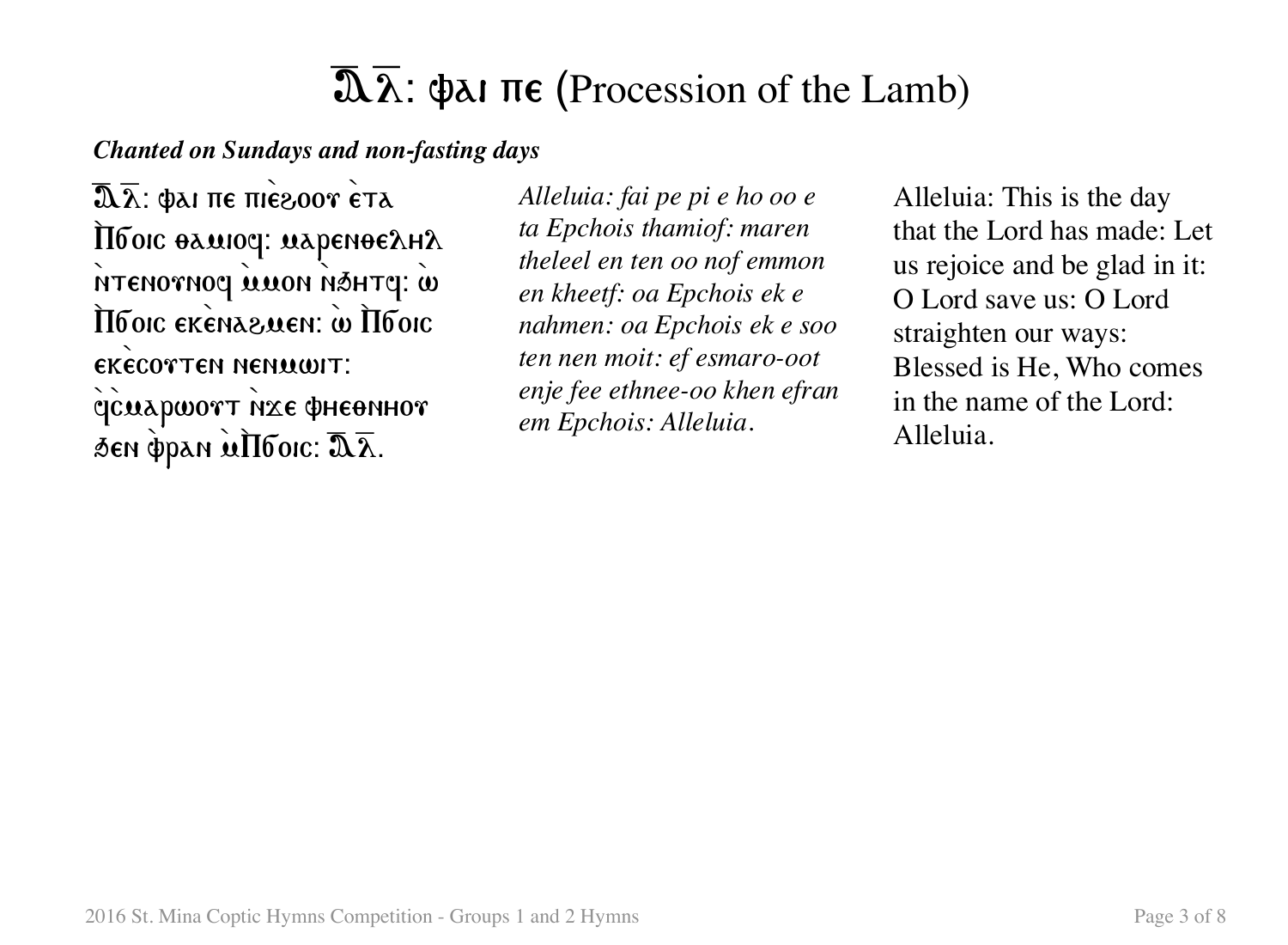### Wsperhn

*In the Liturgy of Saint Basil, after the priest prays "Those, O Lord...", the congregation responds:*

**Шеперни ке есте естін апо** geneas is genean ke pantas TOTC EWNAC TWN EWNWN  $\lambda$ UHN.

*Os pereen ke es te es tin a po geneas ees genean ke pantas toos e o-nas ton e onon ameen.*

As it was and shall be from generation to generation and unto the ages of all ages. Amen.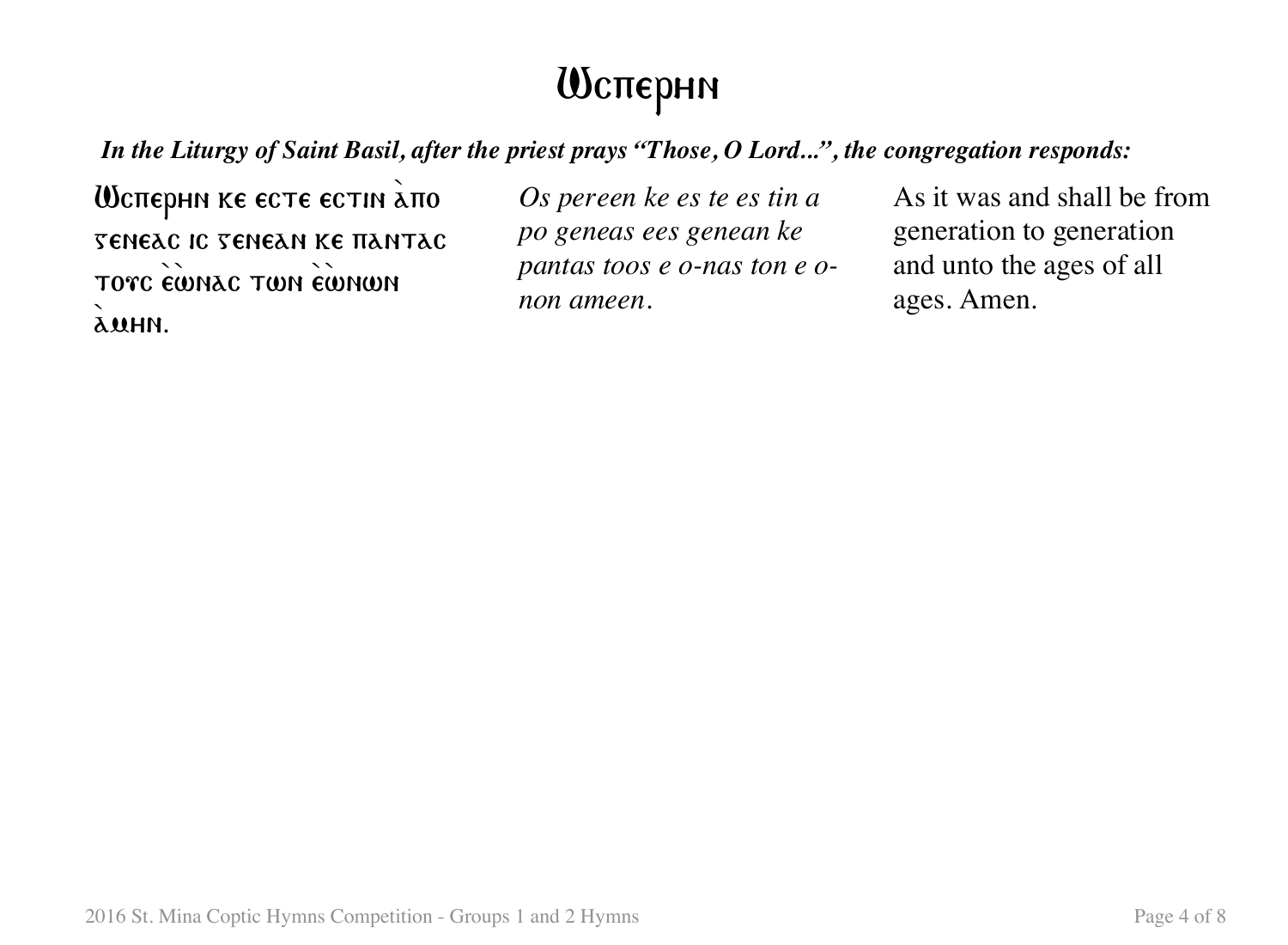# EBOY SILEN

#### *Refrain for the Feast of the Cross Procession*

EBOA SITEN TTEQCTATPOC: NEM teqanactacic eooraß: aqtacoo unipwui Nkecon: **έδονη επιπαραλιcoc.** 

*Evol hiten pef estavros: nem tef anastasis ethowab: af tas tho em pi romi en ke sop: e khoon e pi paradisos.*

It is through His Cross: and His Holy Resurrection: He returned mankind: once more to the Paradise.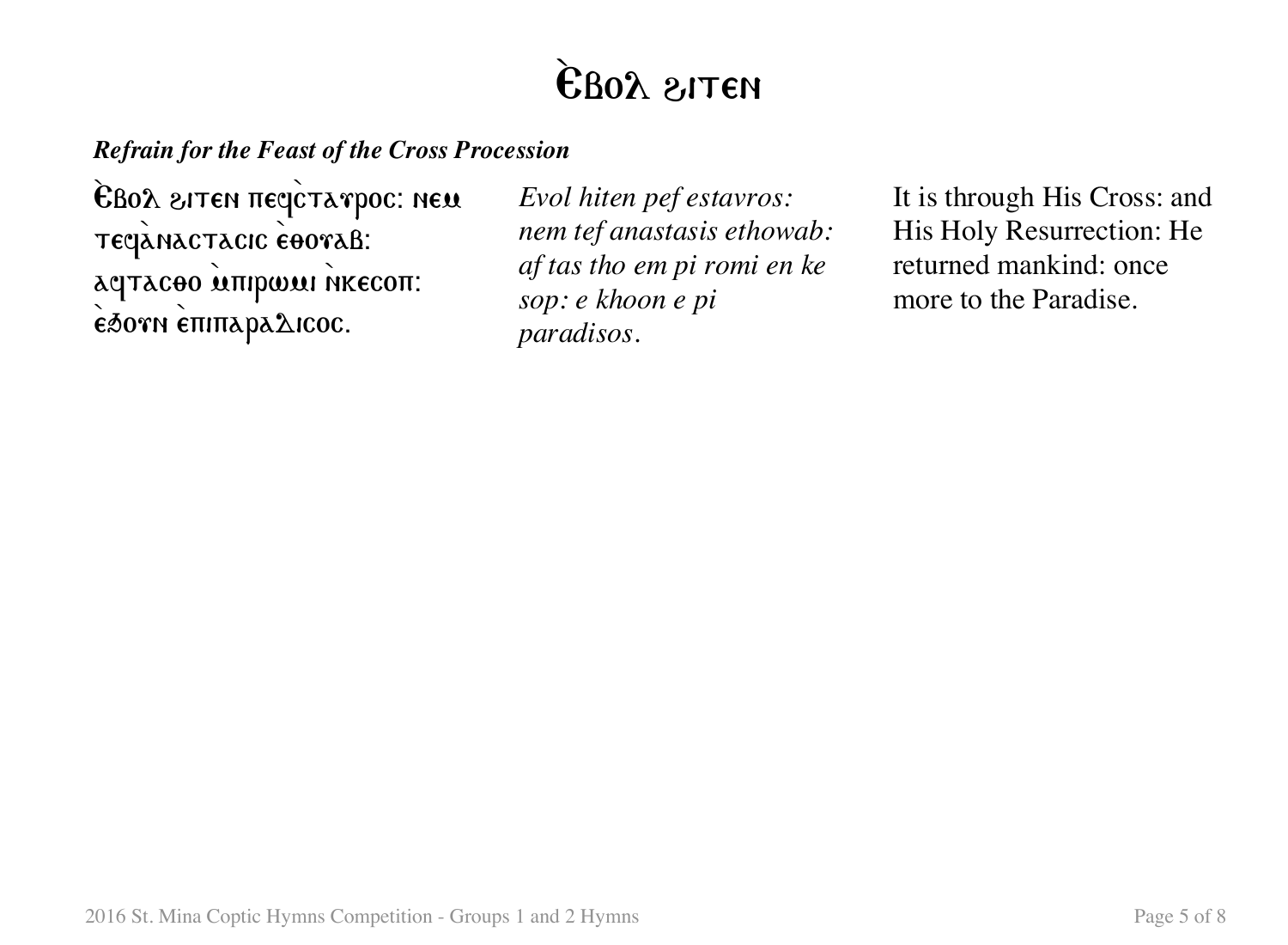# Orcior aqual

#### *The Nativity Gospel Response*

Orcior aqyai sen niuanyai: a ning2oc nowl ycmd: gantegenor eBHoλeem: a το τωματά επίστρο η niewn.

 $\overline{\mathfrak{A}}\overline{\lambda}$ :  $\overline{\mathfrak{A}}\overline{\lambda}$ :  $\overline{\mathfrak{A}}\overline{\lambda}$ :  $\overline{\mathfrak{A}}\overline{\lambda}$ : Ihc  $\Pi \overline{\chi} \overline{\mathfrak{c}}$ HoyHpi ucDnort: aruacq sen  $B<sub>HA</sub>$  $E<sub>EH</sub>$ 

Φαι έρε πιώσε ερπρεπι naq: new **Песнит** назавос: нем **Π**ιπηεγμλ εθογλβ: iczen tnor neu wa enes.

Xe qcuapwort nxe PIWT neu Muhpi: neu Minnerua  $\epsilon$ θονλβ:  $\oint$ τριλς ετχμκ εβολ: TENOTWYT MUOC TENTWOT

*Oo sioo afshai khen ni ma en shai: a ni magos moshi en sof: sha en tef e noo e Veethle em: av oo osht em ep ooro en ni e on.*

*Alleluia Alleluia: Alleluia Alleluia: Isos Pi ekhristos Epsheeri em Efnooti: av masf khen Veethle em.*

*Fai e re pi o-oo er ep re pi naf: nem Pefioat en aghathos: nem Pi epnevma ethowab: is jen ti noo nem sha eneh.*

*Je ef-esmaro-oot enje Efiot nem Epsheeri: nem Piepnevma Ethowab: Teeetrias et jeek evol: ten-ooosht em-mos ten-tee-o-*

*oonas.*

A star appeared in the east: and the wise men followed it: until it led them to Bethlehem: They worshipped the King of ages.

Alleluia. Alleluia: Alleluia. Alleluia: Jesus Christ, the Son of God: was born in Bethlehem.

This is He to Whom the glory is due: with His Good Father: and the Holy Spirit: now and forever.

For blessed is the Father and the Son: and the Holy Spirit: the Perfect Trinity: We worship Him and glorify Him.

NAC.

2016 St. Mina Coptic Hymns Competition - Groups 1 and 2 Hymns Page 6 of 8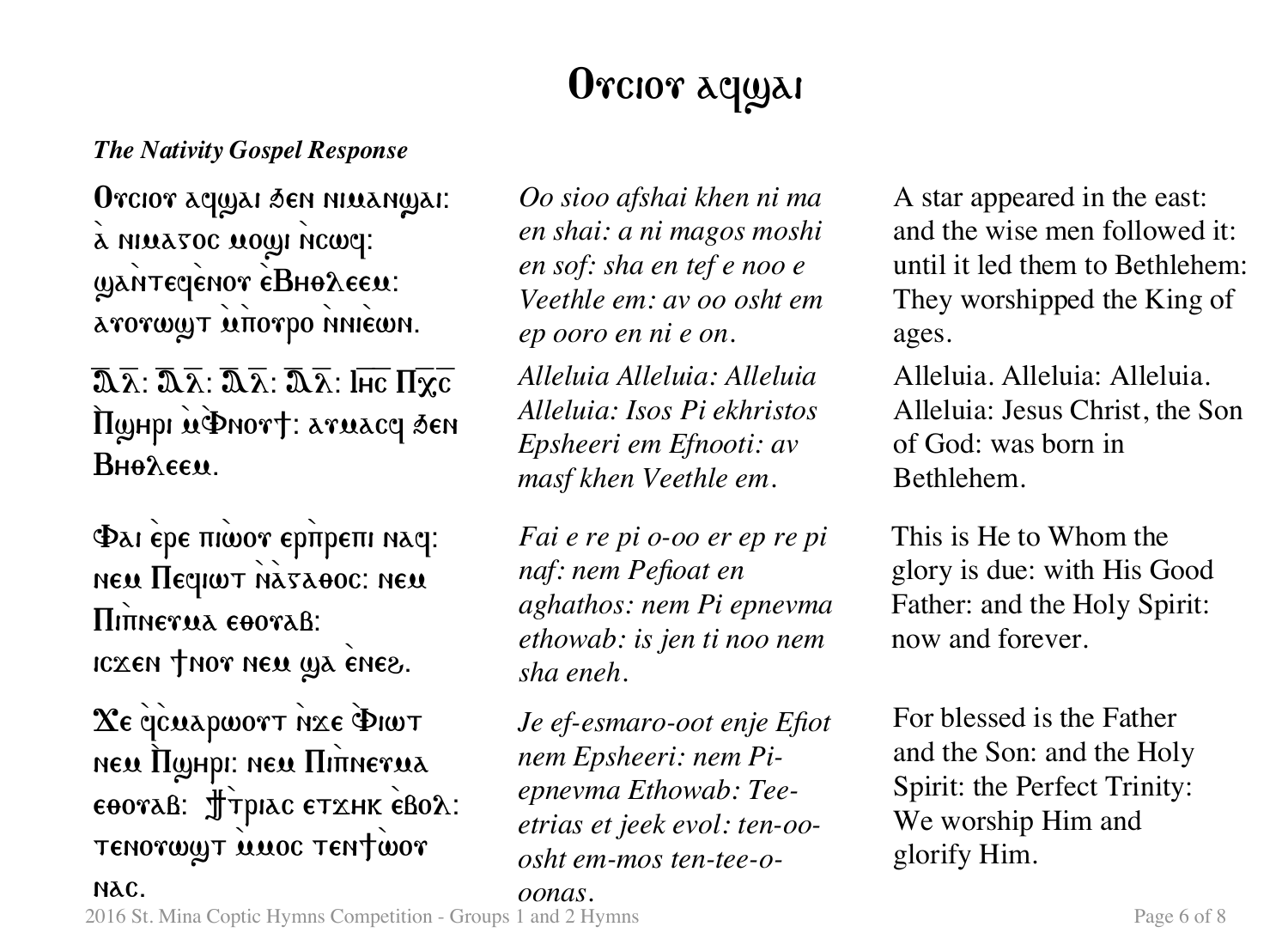### Resurrection Psalm Response (Long Ending)

#### *Chanted in Response to the Psalm before the Holy Gospel*

 $\overline{\mathfrak{A} \overline{\lambda}}$ :  $\overline{\mathfrak{A} \overline{\lambda}}$ : Ιнс Πχc πorpo NTE πωον: aqτωnq εβολ δεη **NHEΘΜWOTT: ΔΕΝ ΠΙΕΘΟΟΥ**  $\widetilde{\mathbf{u}}$ uua $\partial_\mathbf{w}$ out:  $\mathbf{\overline{a}}\overline{\mathbf{\lambda}}$ :  $\mathbf{\overline{a}}\overline{\mathbf{\lambda}}$ .

*Alleluia Alleluia: Isos Pi ekhristos ep ooro ente ep ooo: aftonf evol khen nee ethmo-oot: khen pi eho oo em mah shomt: Alleluia Alleluia.*

Alleluia. Alleluia: Jesus Christ, the King of Glory: has risen from the dead: on the third day. Alleluia. Alleluia.